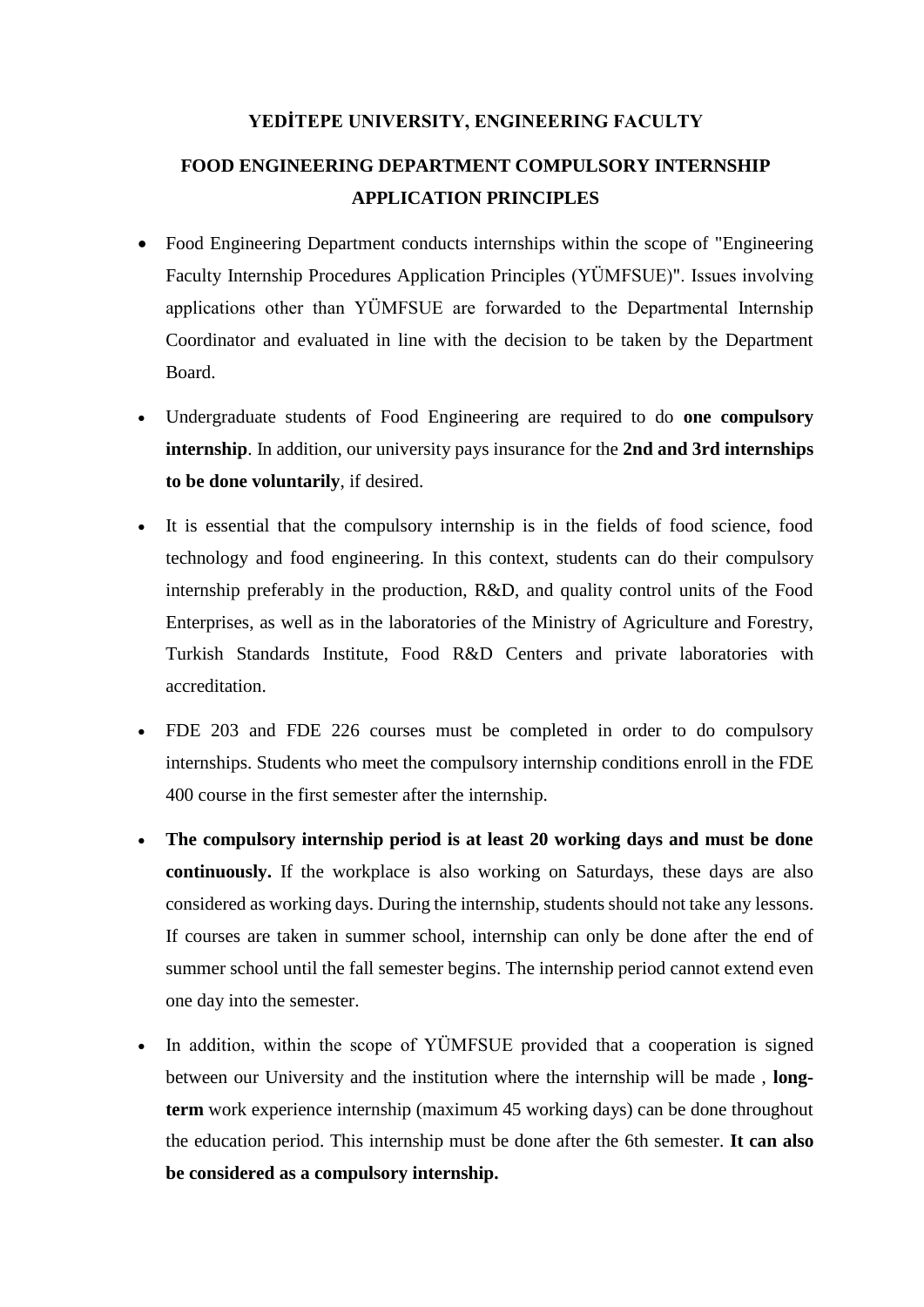- If the compulsory internship is done as a long-term internship, the internship notebook must be filled up with the number of days that internship is done.
- Students who are planning to do an internship can find their internship place through the Career Development and Alumni Communication Unit of our University ( <https://ogrencimerkezi.yeditepe.edu.tr/en/career-development-and-alumni-relations> ) or by their own means.
- In addition, internship advertisements sent to the faculty members by the companies are shared on ["yeditepefde@googlegroups.com"](http://yeditepefde@googlegroups.com). However, many student clubs at our University have created their own networks on this issue, students who need it can contact these clubs.
- The earlier you apply to the institution where you plan to do your internship, the higher your chances of being accepted.
- While calculating the internship day, **the actual working day must be taken as stated in the labour law**. Official holidays, festivals, etc. special days are not counted as internship days.
- After the approval of the internship **firm / unit** and **the internship period** is received from the Departmental Internship Coordinator, the internship application documents are delivered to **the Food Engineering Department Secretary [Selma Aka Dinç](https://eng.yeditepe.edu.tr/en/food-engineering-department/administrative-staff)**, **at least 4 weeks before starting the internship**. **Documents submitted close to the internship start date will not be accepted.**
- Students who have completed their internship are required to submit the internship notebook, intern evaluation form and internship evaluation forms signed and stamped by the company on **the date announced on the website**, to the Internship Coordinator, in return for signature.

## **Internship Documents:**

- [Internship Application Document](https://drive.google.com/file/d/1FKuwWBvNUFgSi1BoBZi0luP55vETG_j-/view?usp=sharing)
- [Internship Notebook](https://docs.google.com/document/d/1KYqbpr4hZTdCtKlc5eYpBvnE2np8tAbg/edit?usp=sharing&ouid=113881348101352897278&rtpof=true&sd=true)
- [Intern Evaluation Report](https://drive.google.com/file/d/1JlK8q8DycSwT0JQOivvT7up9eDL-R8ro/view?usp=sharing)
- [Internship Survey](https://drive.google.com/file/d/1WXB_wUPSaaKb23IOH9a01g7vTuNS6CZz/view?usp=sharing)